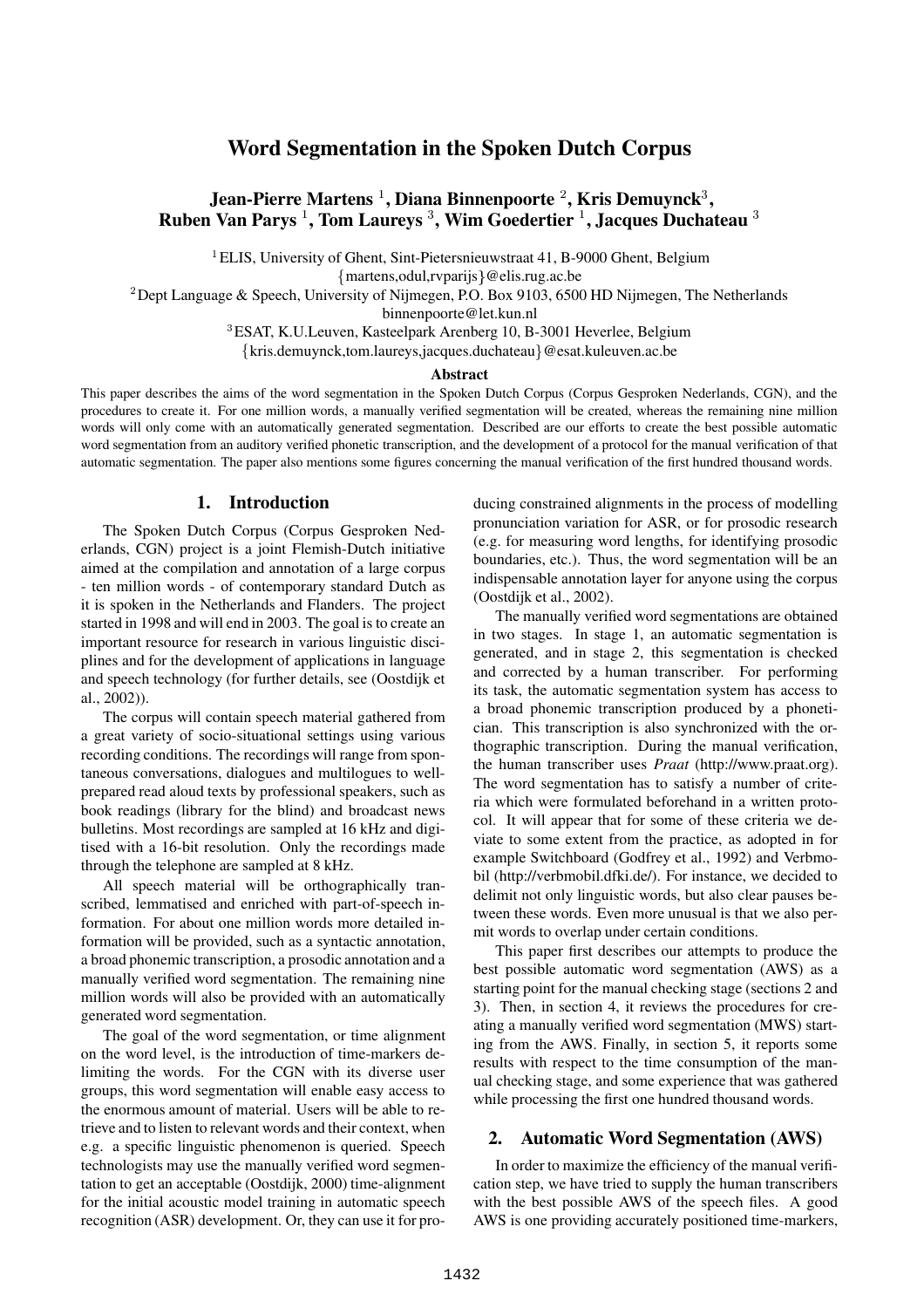as well as good estimates of the reliability of these timemarker positions. In fact, such a confidence measure may help the human transcriber in deciding whether or not he should try to move a boundary in order to improve the AWS. The following two circumstances facilitate the creation of a good AWS:

- 1. The CGN protocol for orthographic transcription (Goedertier et al., 2000) states that long speech files have to be segmented in short chunks (maximum 3 seconds) before starting the transcription. Moreover, chunk boundaries are only allowed to occur in audible pauses between words. As a result, the AWS can be obtained chunk by chunk.
- 2. The AWS can be derived from the best possible input viz. a manually verified broad phonemic transcription which is synchronized with the words of the orthographic transcription.

The AWS is obtained in two steps. First, an aligner performs a forced alignment of the speech with the string of phonemic symbols representing that signal. Second, the emerging automatic phonemic segmentation (APS) is converted into an AWS that meets all the specifications outlined in the protocol for manual verification (see section 4). Confidence measures of the word boundaries are obtained from information that is internally available in the aligner.

The consortium responsible for performing the word segmentations within the CGN has access to two aligner technologies: one based on Hidden Markov Models (HMMs) (Steinbiss et al., 1993; Duchateau, 1998; Demuynck, 2001) and one based on Stochastic Segment Models (SSMs) (Vorstermans et al., 1996). The CGN contains Dutch and Flemish files which need aligners with specific acoustic models. Therefore, the Dutch data are processed in Nijmegen, whereas the Flemish files are processed in Leuven and Gent.

Since none of the two aligners was previously evaluated on a corpus covering the diverse conditions encountered in the CGN (different types of noise, room acoustics, recording conditions, speech modes, etc.) our first aim was to assess the accuracies of the two technologies in view of the envisaged task. The second aim was to investigate whether the AWS could be improved by combining the two aligner outputs in a so-called fusion system.

Before describing the evaluation and combination issues, we review the main characteristics of the HMM and SSM technologies that we have used in our experiments.

## **2.1. The HMM Aligner**

The HMM aligner operates according to the following principles :

1. The speech is converted into a parametric representation which consists of a 39-dimensional feature vector produced every 10 ms. For each vector, a mel scaled spectrum, augmented with first and second order time derivatives, is calculated and transformed linearly in order to adjust it to modelling with diagonal covariance gaussians (Duchateau et al., 2001).

- 2. The HMMs are three-state left-to-right contextdependent phone models with partially tied gaussian densities. They were trained on read speech from speakers who did not participate in the CGN data collection.
- 3. Whole chunk acoustic models are obtained by mapping the phones of the phonemic transcription onto their respective HMMs, and by simply concatenating the different phone HMMs.
- 4. The single best assignment of feature vectors (frames) to acoustic model states is identified by means of a Viterbi search. From this assignment, it is straightforward to derive time-markers corresponding to a state, phoneme or word level segmentation.

Serious mis-alignments only occur when (1) the phonemic transcription is inaccurate, or (2) the acoustic HMMs fail to adequately model certain speech effects. An example of the first type of errors is the occurrence of non-speech events (eg. coughing, laughing) which are not properly transcribed phonemically. The main cause of errors of the second type is the minimal duration constraint (30 ms) on the phones, imposed by the three-state left-to-right HMM.

In order to provide more than just the time-markers, the HMM aligner is extended to produce confidences for these time-markers. The basic principle underlying the calculation of these confidences is that in case the hypothesized word boundary is inaccurate, the data in the vicinity of that boundary will not match well with the corresponding acoustical states.

Assume that the observation likelihood of state  $q$  given the feature vector  $x$  of a particular frame is described by means of an observation density function  $f_q(x) = f(x|q)$ . 
 Assume further that the states are connected by transitions with transition probabilities  $a_{ij} = P(q^{(t+1)} = q_i|q^{(t)} =$ where the HMM state at frame t. To detect  $q_i$ ), with  $q^{(t)}$  being the HMM state at frame t. To detect possible errors, we calculate the normalised acoustic log likelihood of the speech given the phones at both ends of a word boundary as

$$
\log(\lambda(X|t, l, r, \bar{q})) = \frac{1}{l+r} \sum_{i=t-l}^{t+r-1} \log\left(\frac{f(x_i|q^{(i)})}{f(x_i)}\right),
$$

$$
f(x_i) = \sum_q f(x_i|q) P(q),
$$

In this expression,  $l$  and  $r$  represent the length (in frames) of the phones left and right of the boundary,  $q^{(i)}$  is the best matching state (according to the Viterbi alignment) for frame i,  $P(q)$  the a-priori probability of state q, and t the boundary (a frame number) for which the confidence score is calculated.

It was established experimentally that a window of 1 phone left and 1 phone right yielded the best results, but the above formula can easily be modified to incorporate more phones on each side. A more detailed description of the technique can be found in (Laureys et al., 2001).

#### **2.1.1. The SSM Aligner**

The SSM aligner was formerly described in (Vorstermans et al., 1996). It operates according to the following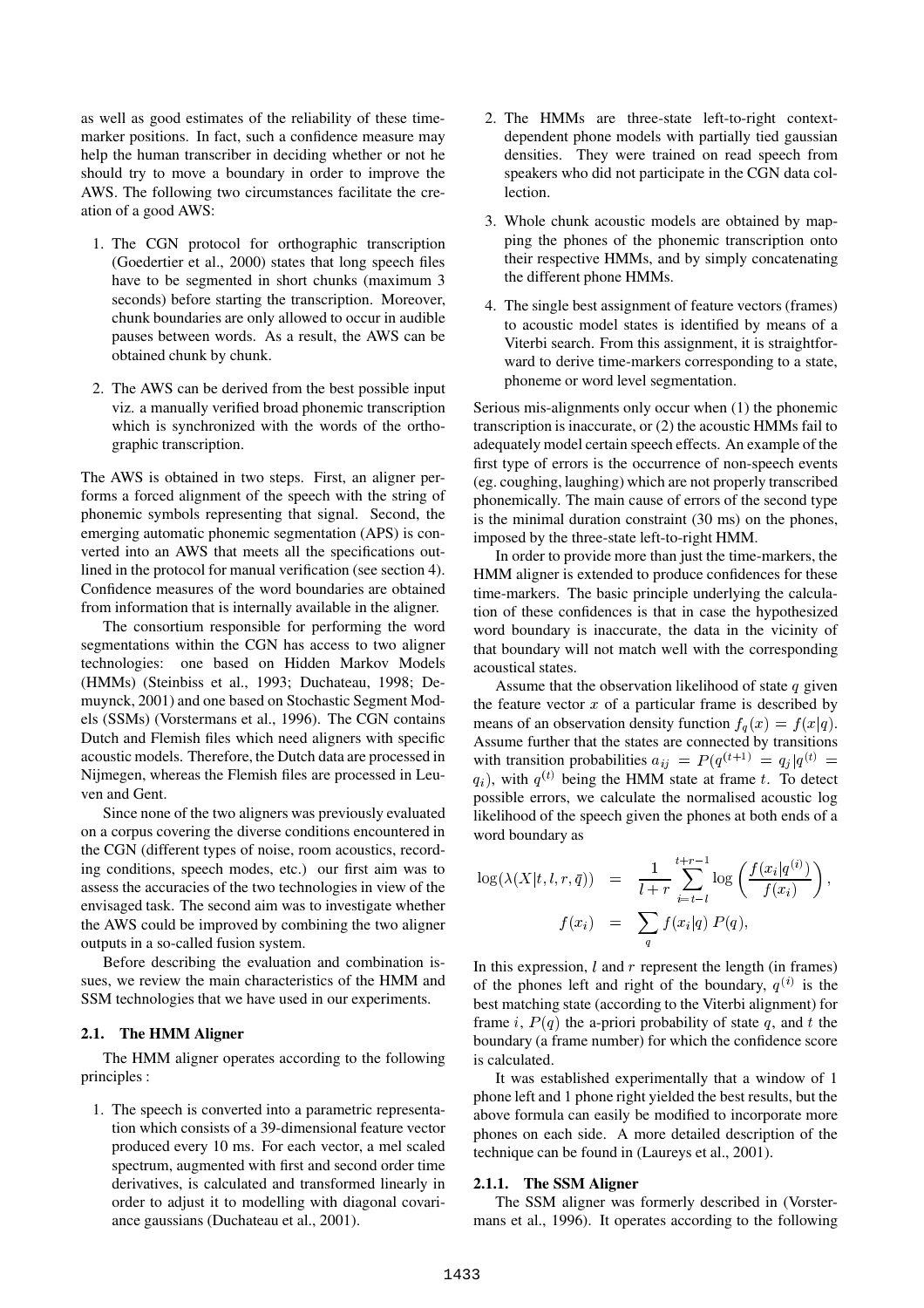principles :

- 1. The speech is analyzed by an auditory model (Immerseel and Martens, 1992). Every 10 ms, it produces a 23-dimensional auditory spectrum (loudness contributions in 23 channels), a voicing evidence and a fundamental frequency (pitch), as well as 5 samples (one per 2 ms) of the total loudness as a function of time.
- 2. The total loudness function is used to produce landmarks in the speech. Landmarks which are scored by a neural network as potential phonemic boundaries are retained, and any subset of these retained landmarks constitutes a possible phonemic segmentation of the speech.
- 3. The best phonemic segmentation is obtained by a Viterbi search that uses two multi-layer perceptrons (MLPs) for scoring the acoustic features of segments between retained landmarks. The derivation of an AWS from that segmentation is straightforward.

One MLP, called the segmentation MLP, estimates the posterior probability that landmark  $t_{j+k}$  (with  $k = 1, ..., 5$ ) is<br>the endpoint of a phonemic segment, given the acoustic feathe endpoint of a phonemic segment, given the acoustic features, and given that  $t_j$  has already been identified as the endpoint of the previous phonemic segment. By restricting  $k$ , the number of segmentations is kept at an acceptable level. The other MLP, called the classification MLP, estimates the posterior probability that segment  $(t_j, t_{j+k})$  is of<br>phonemic class  $C$  ( $m-1$ )  $M$ ) given the acquisic feaphonemic class  $C_m$   $(m = 1, ..., M)$ , given the acoustic features, and given that  $(t_j, t_{j+k})$  has already been identified<br>as a phonemic segment. It was demonstrated (Vorstermans as a phonemic segment. It was demonstrated (Vorstermans et al., 1996) that by using just 5 broad phonemic classes describing the manner of articulation, one has sufficient phonemic detail for performing a good segmentation.

There is also experimental evidence (Vorstermans et al., 1996) that acoustic models trained for one language (the source language) are easy to adapt to another language, without the need for hand labeled data in the target language. Consequently, the SSM system should also be easy to adapt to new acoustic conditions. This could definitely be an advantage in view of the diversity of conditions encountered in the CGN material.

In order to provide more than just phonemic boundaries, the SSM system was extended to produce confidences for the hypothesized word boundaries. After some trials, the average posterior probability of the correct broad phonemic class in two phonemic segments left and two phonemic segments right of the word boundary was defined as the confidence measure.

### **2.2. Experimental Evaluation of Aligners**

In order to eliminate possible biases towards any of the two aligners, we performed tests on two subcorpora, called SC-01a and SC-01b. The SC-01a files (3548 words) were verified in Leuven starting from the AWS of the HMM aligner (HMM-AWS), the SC-01b files (3945 words) were verified in Gent starting from the AWS of the SSM aligner (SSM-AWS). The material in both subcorpora was selected from the 6 of the 14 main components of the CGN (Oostdijk et al., 2002).

For each word  $w_i$ , the aligner produces a *word boundary* solution  $s_i = (t_e(i), t_b(i+1), c_i)$  consisting of the endpoint of word  $w_i$ , the starting point of the next word and the confidence measure computed for the hypothesized solution. If  $t_b(i+1) > t_e(i)$ , it means that a silence was found between  $w_i$  and  $w_{i+1}$ . If  $t_b(i + 1) < t_e(i)$ , it means that the words share a phoneme (see section 4 for more details) the words share a phoneme (see section 4 for more details on phoneme sharing). We introduce the local distance

$$
d_i = \frac{1}{2} |t_b(i + 1) - t_{Mb}(i + 1)| + \frac{1}{2} |t_e(i) - t_{Me}(i)|
$$

as a measure of the deviation between the computed boundary solution  $s_i$  and the solution  $s_M$  emerging from the manual verification.

In the protocol for manual verification, people are instructed to put a boundary back at its original position when moving it did not yield an improved segmentation. However, as *Praat* did not support this feature, the boundaries were not put back **exactly** at the original position. Consequently,  $d_i = 0$  can be assumed to indicate that no time was spent on trying to change the boundary solution  $s_i$ .

The main properties of the local distance statistics for the two aligners are listed in Table 1. The average distance

| local distance         | <b>HMM-AWS</b>  | <b>SSM-AWS</b>  |
|------------------------|-----------------|-----------------|
| property               | $(SC-01a)$      | $(SC-01b)$      |
| average $d_i$          | $11 \text{ ms}$ | $24 \text{ ms}$ |
| percent $d_i = 0$      | $77\%$          | 81%             |
| percent $d_i$ <20 ms   | 81%             | 84 %            |
| percent $d_i > 100$ ms | 2.96            | $8\%$           |

Table 1: Statistics of the local distances  $d_i$  measured on the two subcorpora SC-01a (HMM-AWS) and SC-01b (SSM-AWS).

is the arithmetic mean of the  $d_i$ . From the figures it follows that globally speaking the HMM aligner is the best. Its AWS forms a good starting point for the manual verification (only 23 % of the boundaries need to be analyzed, and just having to move a boundary that is already more or less at the right position is considered an easy task). Since the outcome of this experiment, all manual verifications were done starting from the HMM aligner output.

Another conclusion that was drawn from our experiments is that confidence measures do not say very much about the correctness of the boundary solution. Nevertheless, there is **some** separation between the confidence measure histograms for altered  $(d_i > 0)$  and unaltered  $(d_i = 0)$ boundaries in the case of SSM.

### **2.3. Agreement between Aligners**

In a second series of experiments, we investigated the degree of agreement or disagreement between the two aligners, and the potential use of the disagreement to produce an even better alignment.

For these experiment we used a corpus SC-02 (about 7000 words) of files that were selected from the various components (Oostdijk et al, 2002) the CGN. They were all verified starting from an HMM-AWS.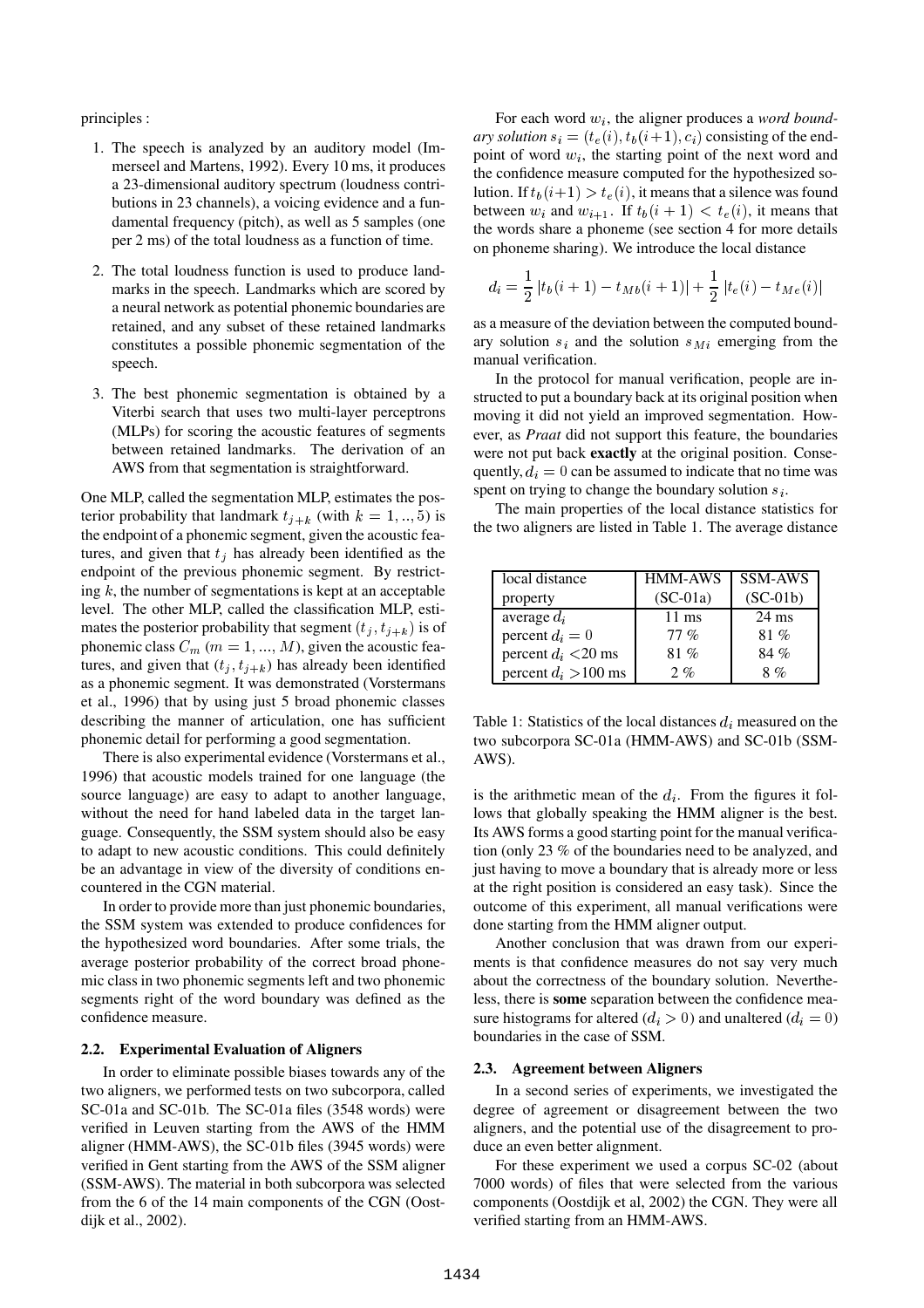First of all it appears that when the two aligner solutions differ considerably, one of the solutions is usually much closer to the manual solution than the average of the two. Therefore we have investigated the potential of a system that would try to select the best of two solutions (lowest  $d_i$ ) at every word junction. Looking at the data in this perspective, it appeared that the SSM aligner offers a better solution (smaller  $d_i$ ) for 45 % of the altered boundaries. Selecting this solution would reduce the average  $d_i$  from 8.6 to 6.1 ms (a reduction of nearly 32 %). Consequently, it seemed worthwile to investigate the possibility of developing a data fusion system to create a better alignment.

# **3. A Data Fusion System**

# **3.1. Methodology**

If w and f represent the orthographic and phonemic transcription of the speech, and  $s_1 = \{s_{11}, ..., s_{1i}, ..., s_{1N}\}\$  phone and  $s_2$  the solutions of aligners 1 and 2, then the fusion system aims at determining the most likely solution  $\hat{s}$ , given by

$$
\hat{\mathbf{s}} = \arg\max_{\mathbf{s}} P(\mathbf{s}|\mathbf{s}_1, \mathbf{s}_2, \mathbf{w}, \mathbf{f}) \tag{1}
$$

with the maximum taken over all solutions consisting of  $s_i$ which are either equal to  $s_{1i}$  or  $s_{2i}$ . In order to obtain a feasible expression for the right hand side of Eq.  $(1)$ , the following assumptions were made :

### 1. **The Markov assumption**

Of all the previous decisions, only the one about  $s_{i-1}$ is relevant for making a decision about  $s_i$ .

### 2. **The independency assumption**

The solution  $s_i$  only depends on the boundary solutions  $s_{1i}$  and  $s_{2i}$  taken from the observed solutions  $s_1$  [1] and  $s_2$ .

### 3. **The word identity assumption**

The identity of word  $w_i$  cannot be used in the decision process. Only its phonemic transcription  $f_i$  can be used to compute expected minimum, average and maximum word durations.

By making these assumptions, the probability to evaluate can be written as

$$
P = \prod_{i=1}^{N} P(s_i|s_{i-1}, s_{1i}, s_{2i}, \mathbf{f}_i)
$$

For determining  $\hat{s}$  we first introduce a two-state ergodic Markov automaton (see figure 1) with word junction dependent transition probabilities  $P_{kli}$ . Visiting state 1 at the sime *i* means selecting the solution of aligner 1 at that time time  $i$  means selecting the solution of aligner 1 at that time (and likewise for state 2). If the state of arrival at time  $i$  is denoted  $q_i$ , the transition probabilities  $P_{kli}$  are given by

$$
P_{kli} = P(q_i = l | q_{i-1} = k, s_{k,i-1}, s_{1i}, s_{2i}, \mathbf{f}_i)
$$

with  $s_{k,i-1}$  representing the solution of aligner k at time  $i - 1$ . At any time, transitions may be prohibited because they would yield negative word lengths. However, for the transitions that are allowed, the transition probability is derived from the output of an MLP that was trained to estimate the probability of being in state 1 at time  $i$ , given the



Figure 1: Ergodic Markov automaton for deciding which of two solutions (emerging from two aligners) to select at word junction  $i$ .

elements in the condition part. The search for the best state sequence is a straightforward Viterbi-search.

The MLP has 15 inputs. The first ones are the previous state  $(q_{i-1})$ , and the time differences  $t_{e_1}(i) - t_{e_2}(i)$ and  $t_{b1}(i + 1) - t_{b2}(i + 1)$ . Next we have the number of phonemes in  $f_i$ , the expected average duration of  $w_i$ , and the expected minimal and maximal duration with respect to that average. All this duration information is computed on the basis of  $f_i$  and some over-all phoneme duration statistics. Finally, there are two times 4 inputs describing what would be the situation if aligner 1 or aligner 2 were selected respectively. These variables are: the duration of word  $w_i$  relative to its expected average duration, the confidence measure  $c_i$ , the duration of the pause between  $w_i$ and  $w_{i+1}$  (0 in case there is no pause), and the duration of the overlap between the two words (0 in case there is no overlap).

# A **3.2. Experiments and Results**

For this experiment, the SC-02 subcorpus was divided into training and test files. The test set consisted of about 1500 words, and the speakers in this set did not occur in the training files. The fusion system was trained in two phases:

1. **Phase 1.** The MLP is trained to produce an output  $y_i$ that is either 1, 0 or 0.5. If  $d(s_{1i}, s_{Mi})$  is denoted as  $d_{1i}$ , then the teachin output is

$$
y_i = 1 \quad \text{if } d_{1i} < d_{2i} - d_o
$$
\n
$$
y_i = 0 \quad \text{if } d_{2i} < d_{1i} - d_o
$$
\n
$$
y_i = 0.5 \quad \text{in all other cases}
$$

The distance  $d_0$  was set to 10 ms and was introduced to avoid a forced choice in case there is no significant gain to attain.

Note that since  $s_{i-1}$  is a necessary input to the MLP, only those word junctions were considered for which the above rule had produced a teaching output of 0 or 1 at junction  $i - 1$ .

2. **Phase 2.** Based on the alignments that were produced by the Viterbi-search (based on the MLP of phase 1), new training examples are collected and the MLP can be retrained/updated on the basis of these examples.

In table 2 we have collected the performances of the HMM aligner and the data fusion system (F) in phases 1 and 2 on the test set of SC-02. The data show that the fusion system does cause a small improvement, but this improvement is too small to justify the considerable extra effort of sending the files through the two aligners and the fusion system.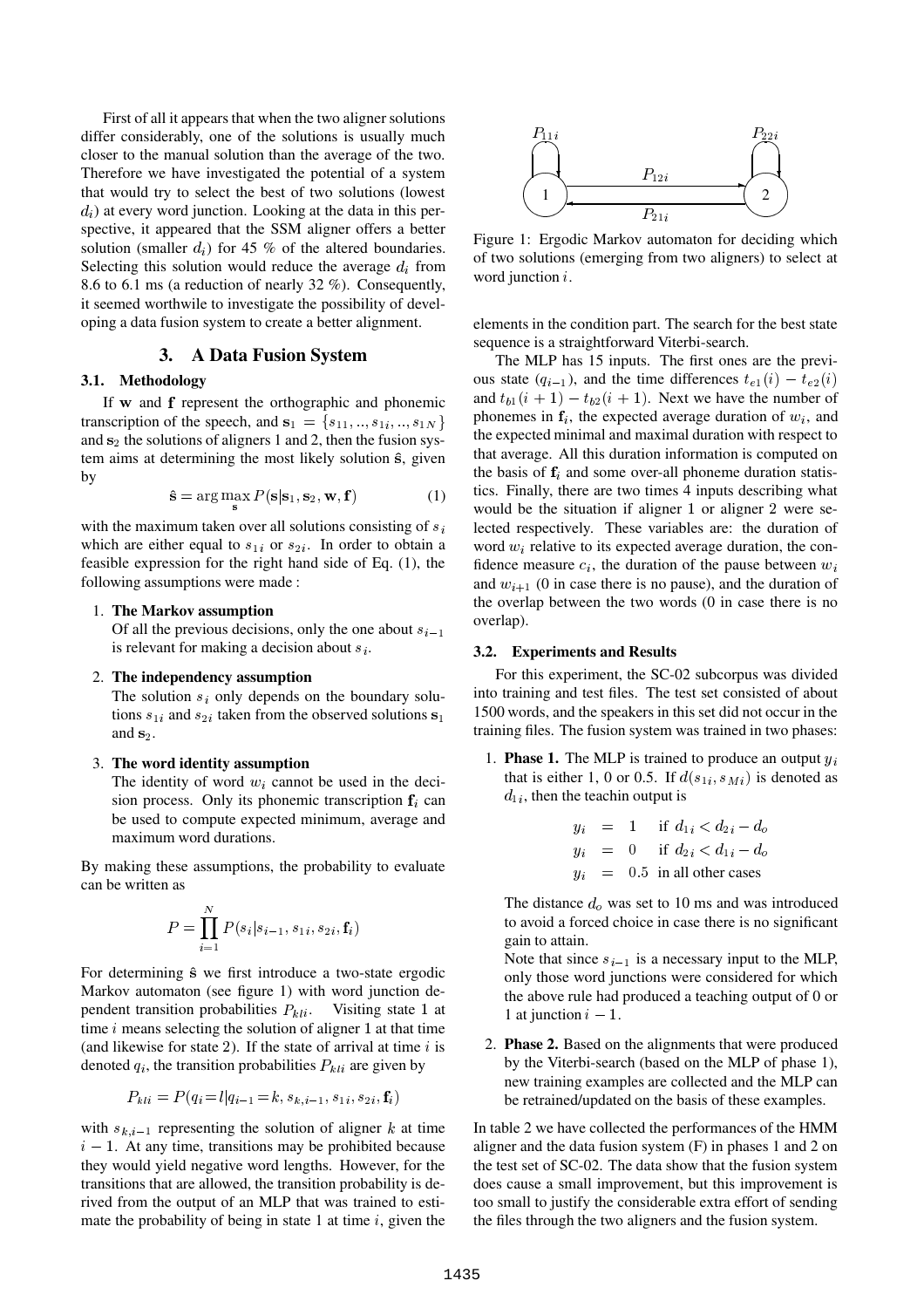| system     | times SSM | average   | times       |
|------------|-----------|-----------|-------------|
|            | selected  | distance  | $d < 20$ ms |
| <b>HMM</b> | $0.0\%$   | $8.60$ ms | 81.1%       |
| F(phase1)  | $1.7\%$   | $8.39$ ms | 81.7%       |
| F(phase2)  | 1.1 $%$   | 8.32 ms   | 81.8%       |

Table 2: Performances of the HMM aligner and the fusion system after phases 1 and 2 on the test files of SC-02.

Even though it will not be used for producing the MWS of the one million words for which there is a verified phonemic transcription, the fusion system may still appear to yield a benefit for the production of the best possible AWS for the remaining nine million words for which no such transcription is available, and for which the individual aligners will produce much more errors.

# **4. Manual Verification**

The CGN subcorpus that needs manual verification represents approximately 100 hours of speech. To verify such an amount of data in a restricted time, it is inevitable to distribute the job over more than one person. Moreover, since Flanders and The Netherlands will each do their share of the work, these persons will also work at different sites (2 sites in Flanders and 1 in The Netherlands). This calls for a set of rules and agreements aiming at an identical data handling in identical situations.

#### **4.1. Defining Rules and Principles**

The protocol for manual verification of an AWS (Binnenpoorte, 2002) serves both as a user manual and a reference. The following basic principles were adopted :

- Maintain the consistency with both the orthographic transcription and the broad phonemic transcription that specifies what one should hear when listening to the words. For this reason, changing any of these transcriptions is prohibited.
- Be pragmatic when verifying the time-markers. Do not move markers when they are well placed, and do not move markers in order to make short words – such as *de* (the) and *en* (and) – sound intelligible in isolation.
- Consider pauses and non-linguistic sounds as words, in such a way that they are delimited by time-markers as well.

The user manual describes the procedures to follow, and it provides examples to illustrate better what to do while checking the supplied AWS. Some general rules are:

- Listen to every segment, whether it is a linguistic word or not (e.g. a pause).
- Decide whether the segment sounds acceptable given the orthographic and phonemic transcription.
- Move time-markers only when necessary, and do so according to the rules described in the protocol.

In spite of these rules, a number of problems can arise as a consequence of working with continuous speech in which words are usually not separated by pauses. Therefore, two issues are exhaustively described in the protocol, namely that of phonemes that are shared by two words, and that of phonemes that are inserted between words. Both phenomena form a potential cause of problems as they can affect the consistency between the orthographic and phonemic transcription, and possibly change the number of words.

### **Shared Phonemes**

It is very common in Dutch that words share phonemes on word boundaries. This is the case when the final phoneme of a word is the same, or becomes the same after assimilation, as the initial phoneme of the following word. The phenomenon is known as degemination (Booij, 1995). When a phoneme is shared, this is displayed in the phonemic transcription. Here are two examples in which we display the orthographic transcription, the phonemic transcription and a translation in English (between brackets).

ik wil naar Rotterdam Ik wIl nar rOt@rdAm (i want to go to Rotterdam)

hij komt terug hE+ kOmt t@rYx (he comes back)

The phoneme sharing is indicated by the underscore.

When dividing continuous speech into words, it is not clear where to put the word boundary in the case of a shared phoneme. One solution would be to put it in the middle of that phoneme. In principle, this results in 'incomplete' words when made audible, but in practice this usually does provide an acceptable solution. Only in the case of a shared plosive (e.g. /p/, /t/, /k/, /b/, /d/ and /g/), there are reasons for adopting another strategy. In fact, a plosive cannot be split up into two parts such that it sounds acoustically acceptable in both words that share it. It was therefore decided to treat a shared plosive as a separate segment (marked with an underscore). When making either of the two words audible, this separate segment has to be considered as part of that word. This means that word segments can overlap. It also means that the automatic segmentation must generate a segment for each shared plosive, and that this segment must be verified according to the instructions described earlier. Figure 2 is a detail of a screen in the program *Praat* showing an example of a shared plosive.

Note that there remain some 'difficult' cases to handle, like a plosive that represents in itself a word and that is shared with either the preceding or the subsequent word or both, or, a sequence of two or more phonemes that is shared by two words.

dus 'k keek naar hem dYs k kek nar hEm (so I looked at him)

For all these cases, examples and solutions are presented in the protocol.